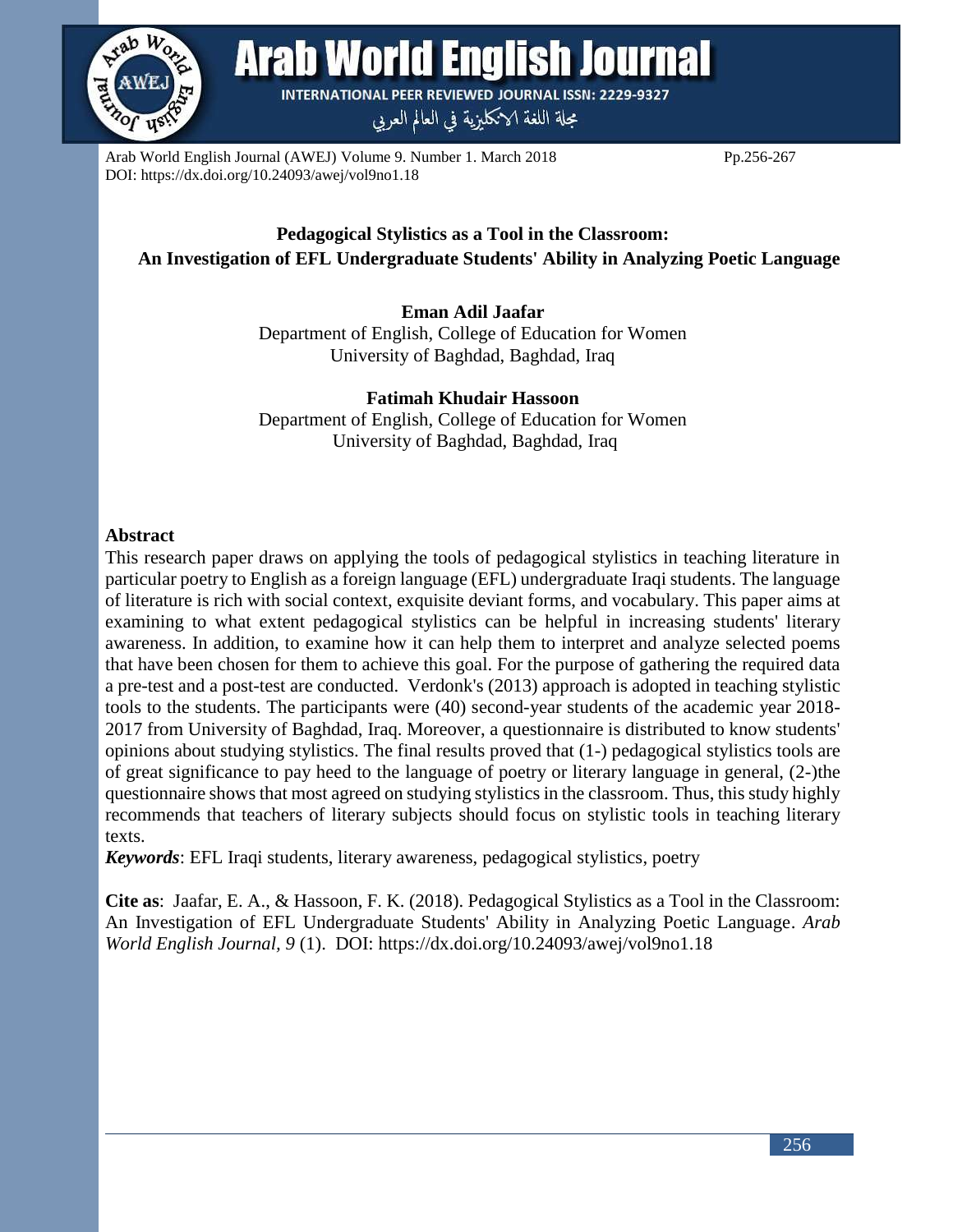## **1. Introduction**

The present study presents a technique for teachers of the English language, especially those who teach English literature. Teachers should be empowered with tools and methods in order to teach literary works to foreign learners. Integrating stylistics in the classroom is one of the contemporary movements in the field of stylistics. It is worth noting that creating literary awareness to understand and interpret literature requires knowing certain stylistic skills.

 Zyngier and Fialho (2010) demonstrate that most teachers assume that learning literature cannot be tested, it is sufficient for a student to learn literature theoretically. Moreover, teachers tend to look into text irrespective to its context or participants. Some stylisticians were aware of this assumption and try to put a systematic way to equip students with stylistic tools that help them to improve their experimental skills in learning literature and this can be achieved by developing classroom activities(p.14).

# 2. **Aims of the Study**

The study aims at teaching students stylistic techniques to enable them to analyze and interpret poetry as one genre of literature. It also aims at enhancing students' awareness of stylistics as a helpful tool for understanding their literary texts, especially poetic language.

# **3. Limitation of the Study**

The study is limited to second-year students of intermediate level in the department of English /College of Education for women/ University of Baghdad/ Iraq during the academic year 2017/2018. Forty students were selected to be the participants of the present study.

### **4. Pedagogical Stylistics and Past Relevant Work**

According to Clark (2007), pedagogical stylistics is a new trend that is concerned with teaching stylistics in the classroom. It is used to enhance the students' awareness of the language used in their texts. The students are taught to analyze the text at three levels; the first level is concerned with analyzing the formal properties of the text which include analyzing phonology, vocabulary and the syntax of phrases and clauses and also analyzing the relationships between sentences, paragraphs. Secondly, stylistics goes beyond the formal features of the text. It concentrates on the text contact between a text, other texts, and the reader. Students are taught that meaning is not stable, it depends mainly on how the text is interpreted by the reader. In this sense, stylistics has an interactive function. Thirdly, stylistics concerned itself with the socio-cultural context within which reading and writing take place. Contextual factors such as the cultural background of the reader and the situation in which a text is read must be taken into consideration when analyzing a text( $p.60$ ).

 It is worth noting that stylistics is a very controversial discipline according to many scholars. It is assumed that defining the term is unattainable. Scholars do not agree whether to put stylistics under the linguistic study or literary criticism. (Widdowson, 1992), as cited in Zyngier (2001) states that:

Perhaps it would be easier to accept the fact that the area is too fuzzy to be dealt with, but that we just cannot do without it because stylistics offers a method of systematizing what has been called the "elusive" element in literature ( p. 367).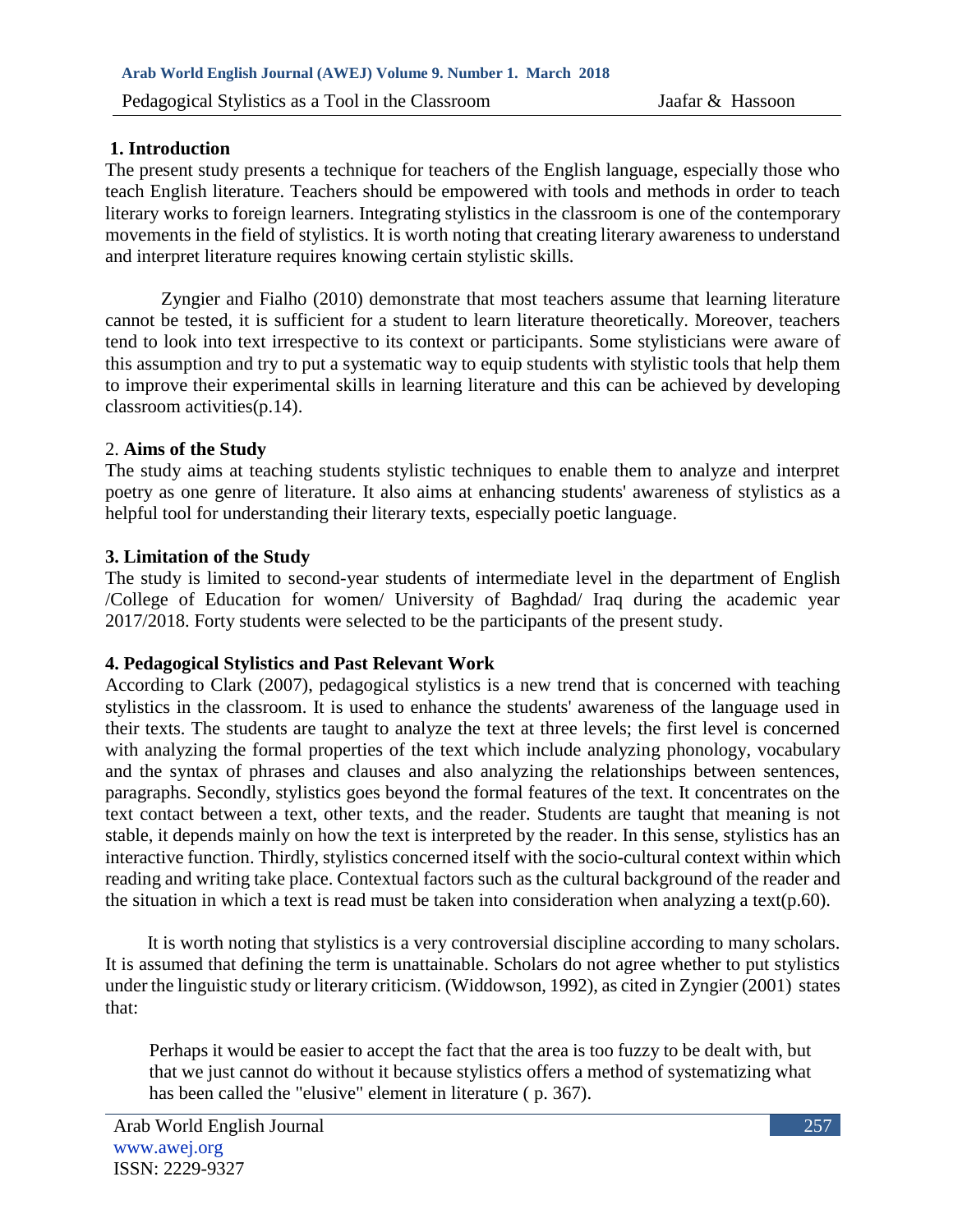Hence, stylistics is a strong tool that can be used in the classroom in the teaching of the text. Zyngier (2001) is one of the scholars who has a great interest in this area. In her study "Towards a Cultural Approach to Stylistics," she provides a theoretical model to help students understand the text within the context (p. 366-380).

 Zyngier (2001) argues that a text cannot be detached from other necessary participants in a literary system such as production, mediation, reception, and post-processing. The writer is responsible for the production, the reception is carried out by the reader, post-processing is the job of critics and finally, a mediation which is carried out by more than one person or institution, in our study, teachers, schools and educational system are all responsible of mediation (p. 373).

 At the end of her discussion, Zyngier (2001) offers some theoretical guidelines to a contextually-oriented stylistics. For example, sensing the meaning or the impact of other's work is enough for providing any criticism. Also, stylistic analysis shapes new patterns. These patterns are perceived by the reader as evocative linguistic patterns. Furthermore, students should know that dealing with these stylistic patterns is part of their work as critics. When students know that there are a variety of patterns which provoke a different response, they can enhance their understanding of some patterns that have not been encountered before. Relevant to this point, learning to control

It is also necessary to emphasize that students need to process texts as discourse.

By the time the students become well experienced in stylistics, their responses will be more automatic and complicated. Examining the literary language is the first step in the way of literary experience. Not forgetting to mention that any reader's personal and social context must be taken into consideration when carrying any stylistic method (p.277- 278).

 Likewise, Hall (2014) along the same line summarizes some crucial advantages and applications of stylistics. These include; first, literature can be taught by applying stylistic tools and techniques. It enables to understand and appreciate the creativity of the language of literary works. Second, stylistics is beneficial in the field of education, whether teaching first, second language or foreign language. Finally, teaching language use and language awareness for learners is also one of the key values of stylistics (p. 240).

 Hall (2014) continues to explain that studying foregrounding, deviant forms, irregular structures and peculiarities of the literary language helps to unravel meaning and finding a correct interpretation.

 Hall (2014) demonstrates that pedagogical stylistics basically starts when Widdowson publishes his book *Stylistics and the Teaching of Literature* (1975) followed by Carter, Short and others in the beginning of 1980s (p. 244).

 Hall (2014) proceeds to outline the difference in points of views between Widdowson and Carter. According to the former, a literary work is a unique form of language differs from the daily language. Widdowson believed that individual readers are the key factors in the process of interpretation.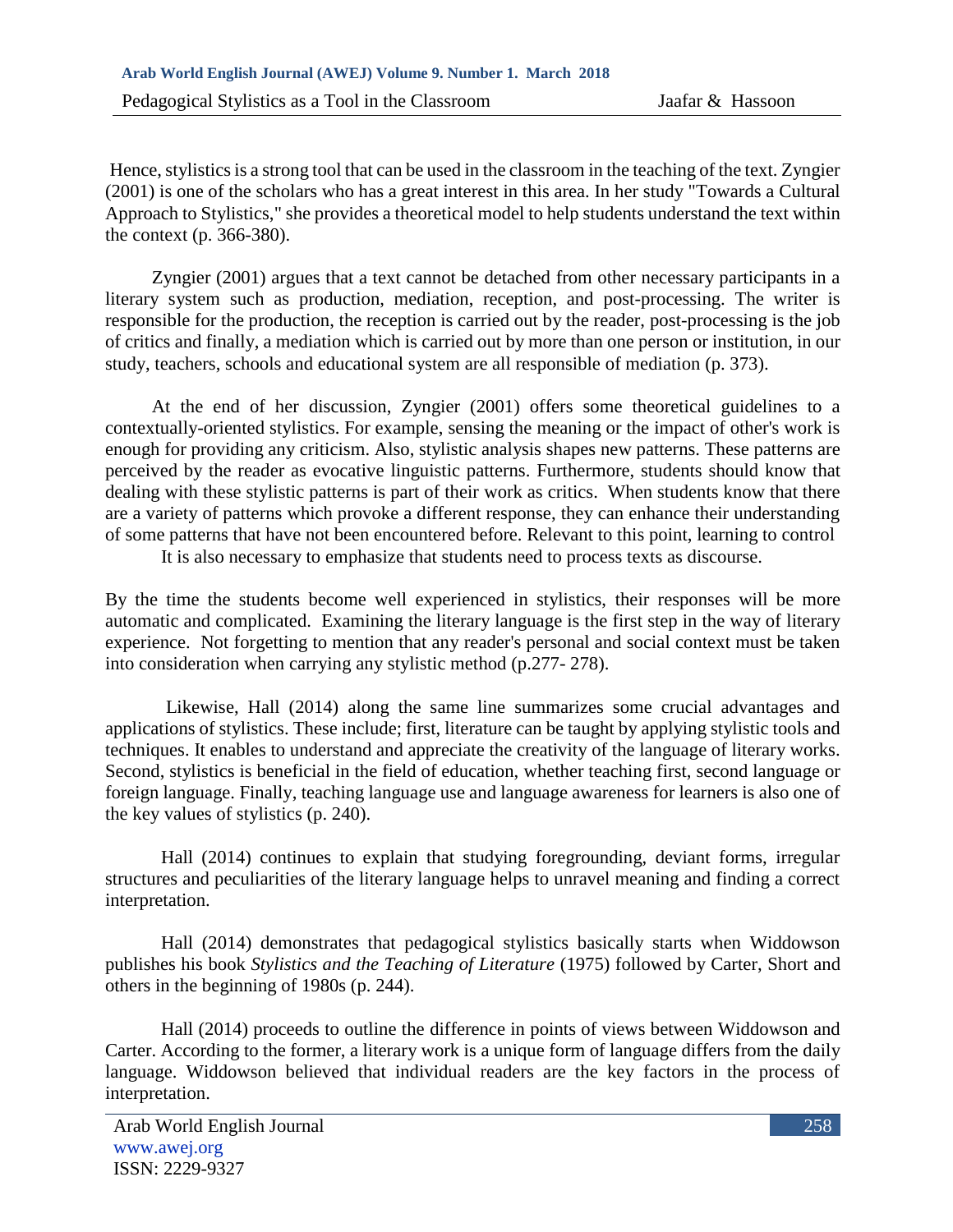Another influential study concerning analyzing some stylistic aspects such as genre, narrative structure, point of view and characterization of a text is carried by Clark, (2007, p.60-75). In this study, she introduces these stylistic aspects to undergraduate students who encounter stylistics for the first time. The students are asked to analyze two novels on detective fiction. The detective fiction is chosen as a genre for the analysis because it sheds the light on the social, cultural and psychological background in which a certain novel is written (Clark & Zyngier, 1998).

 Clark (2007) designs lectures and workshops for four weeks to help students in their work. She organizes a module of two parts: in the first part, the students are introduced to different stylistic methods through weekly lectures, seminars, and workshops. Then the students are asked to apply each of the stylistic aspects that are mentioned above in the analysis of the two novels. In this way, the students are taught the different aspects acquired for their analysis within the context of their application to a particular genre of fiction (p.63).

 The lectures are followed by a workshop in which the students are arranged into pairs and asked to answer a set of questions concerning their lectures. The questions are designed to examine the students' understanding of the lectures (Clark, 2007,p.67).

 The study shows that the adopted approach has a pedagogical advantage in the sense that students apply the concept outlined in the lecture to the analysis of the chosen texts. This enhances the students' chances of success (Clark,2007, p. 65).

 By comparing two different novels from two different periods, the students get good knowledge about the social and cultural changes that have taken place in writing novels. Moreover, this comparison opens new horizons for other studies, like analyzing the same aspects through comparing two novels written by the same author, or by comparing a novel tackles a female detective with one that tackles a male detective (Clark, 2007, p. 75).

 Furthermore, in one of the crucial studies conducted by Carter (2010) in which he summarizes the main historical developments in pedagogical stylistics. He explains that certain writers enrich the field with their works. For example, Widdowson (1975, 1990), Short (1989) and Watson and Zyngier (2006) is a recent publication that exhibits both theory and practice in the field (p. 115).

 Carter (2010) notably remarks that pedagogical stylistics does not aim at imposing a fixed and uninformed interpretation of a single text, but rather emphasizing the necessity that encourages readers to have the freedom in using their extended knowledge to analyze a certain literary work. He also ascertains that there is no 'universal' methodology to interpret a text. In fact, readers should not act in a passive way; they should enrich meaning through their own cultural and linguistic experiences (p. 117).

Additionally, Carter (2010) lists briefly the main developments of pedagogical stylistics as follows:

1. Transformational analysis: this process involves transforming a selected text to a different genre, for example, a poem to a short story. This demands, as Carter (2010), illustrates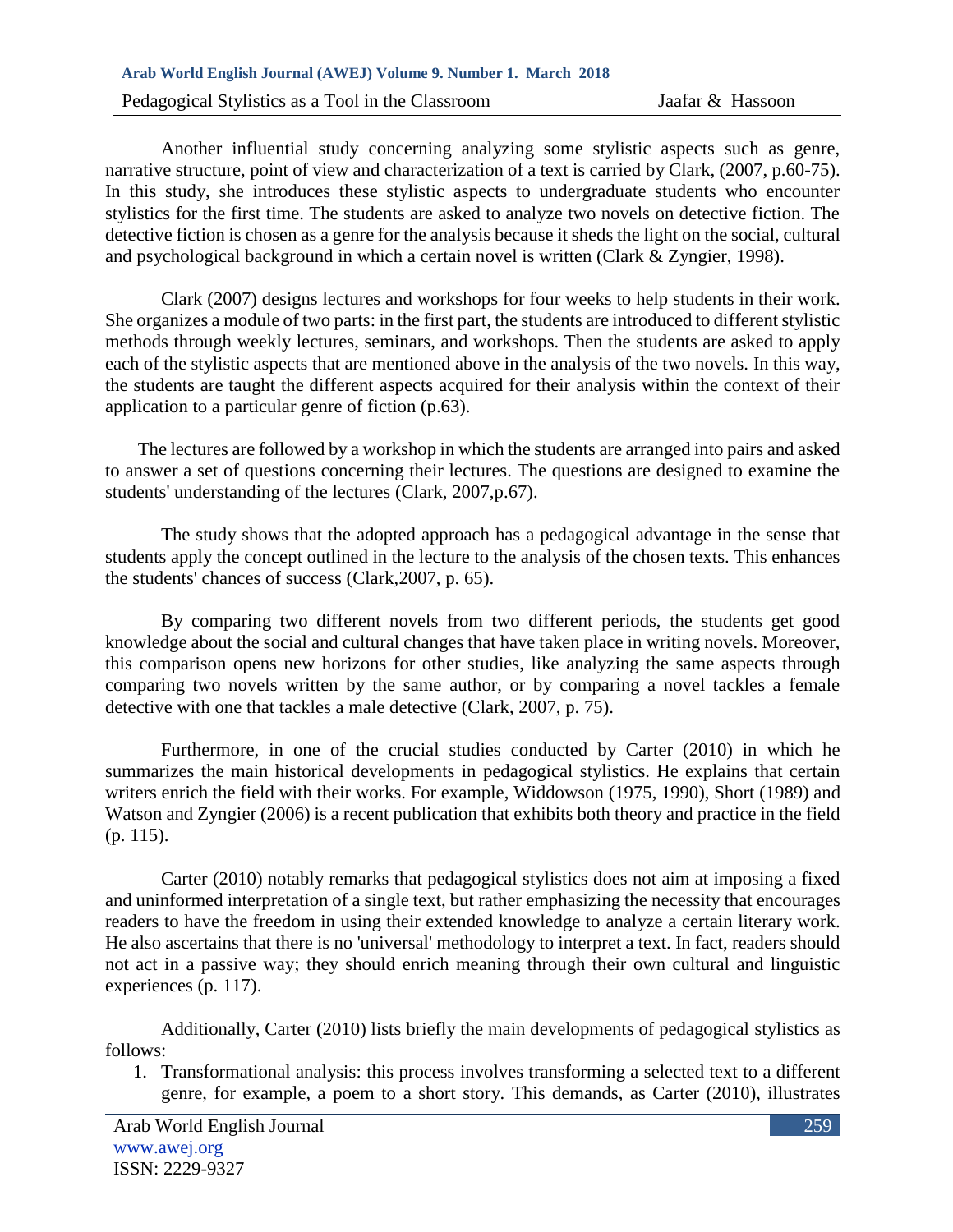Pedagogical Stylistics as a Tool in the Classroom Jaafar & Hassoon

"rewriting, transformation and registration". This also invites readers to depend on close reading of a text. Readers should be aware of this kind of text manipulation. Thus, they have to be active in the process of interpretation.

- 2. New Rhetoric: this refers to the connection with the" classical traditional rhetoric". Simply getting benefit from the theories of rhetoric.
- 3. Internet-based Classrooms or "Cyberspace Classrooms" Getting benefit from technology in teaching and learning shows that stylistics is no more confined itself to written data. Relevant to this point, there can be a focus on a new media such as spoken language which can be stored on a computer for the sake of interpretation and analysis. Moreover, within such a class the occurrence of internet communication and verbal interaction( Carter, 2010,p. 120).

In another study, Gavins and Hodson (2007) use pedagogical stylistics in a different way. They are not satisfied with teaching stylistics in the classroom only, but they go to the extent that they want to inspect the transferability of stylistic skills. They believe that most college students are introduced to stylistics as a minor or secondary subject. This idea is sponsored by a staff at the University of Sheffield. The staff designed a program for undergraduate students. The program focuses on the student's role in teaching stylistics. The teachers responsible for the program endeavor to train students to come up on stylistics from their first year in the college (p.27). The aim of the program is to widen students' horizon on practicing stylistic analysis. They want the students to feel that they are "real practicing stylisticians" not only memorizers of some theoretical issues concerning stylistics( p. 30).

 At the first level, the students are equipped with the essential tools of stylistic analysis depending on the available textbooks such as (Short,1996: Simpson,1997and 2004 and others). In their second year, the students are given a historical background about the development of discourse from ancient Greece to the present(Gavins &Hodson, 2007, p.29).

 When the students reach the third level and final year of study, they start to transfer their analytical skills to other students in different contexts. The programmers divided the students into small groups and distributed them to teach the first year students. The third-year students design worksheets and seminars; they present various sessions and the first year students find these sessions very interesting. The experience is assessed by the teachers as successful. Moreover, it provides a good chance of success to the third year students (Gavins &Hodson,2007, p.31-32).

Gavins and Hodson (2007) further demonstrate that the experience is successful in three ways. First, the third year students became self-confident and began to feel their accomplishment and abilities in designing worksheets and teaching. Second, the exercise engaged the students with the advanced works practically rather than only reading them as they used to do before the experiment. They began to comment and criticize these works in a scientific way. Third, The learning experience given to the students offered them a strong ownership of their old materials which they used to deal with as passive readers only (p, 34-36).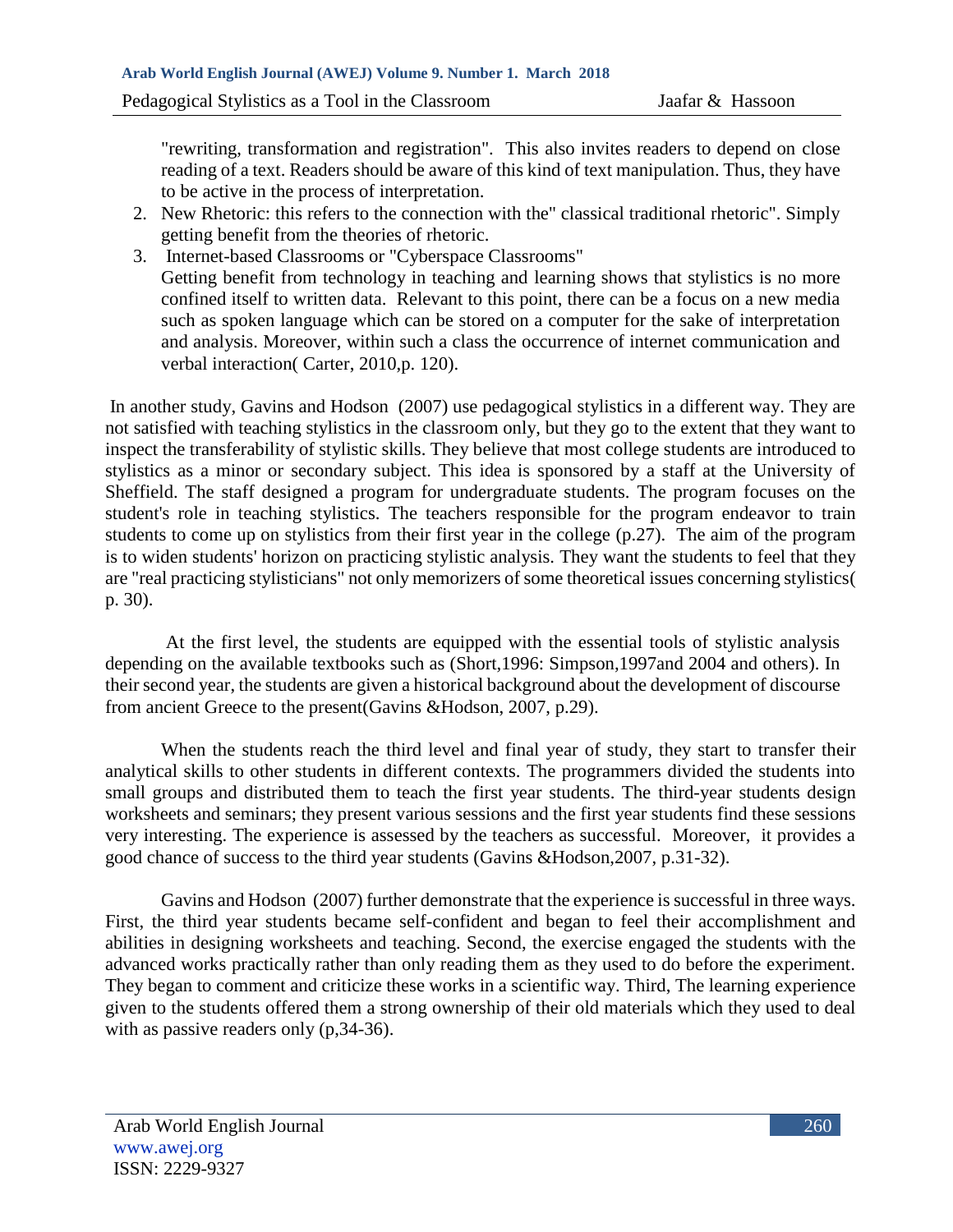# **5. Poetry in Education**

What is the importance of teaching poetry to language learners? What is the main purpose of including poetry in the educational curriculum? And what is unique about poetic language? These questions are posed in order to bring attention to the significance of poetry as a special form of language in the processes of teaching and learning.

 In this regard, Widdowson(1992) confirms that poetry can be effective in bringing language awareness. It has great pedagogical values (p.75-85).

 One of the techniques suggested by him to teach poetry is to encourage the students to read a poem and give their first impressions. In this way, they can identify what is the main idea or the theme of the poem. After that, their first impressions can be discussed, then, teachers can instruct them to locate textual evidence from the text to prove their views (p. 89-90).

 Widdowson (1992) further proposes a tactic of "assemble poetry". This method demands students to work in groups. They can be given 14 lines in random order of a poem and they have to form a poem of 6 lines. In another way, they can be asked to put the lines in the correct order. To increase the difficulty of the task, teachers can also give distractor lines from a different poem. These activities can help to bring the students' attention to the grammatical and lexical cohesiveness of the text. In learning how to arrange the dismantled lines of a poem they can reach to a linguistic and literary appreciation of the poem( p. 101)

 Relevant to what is previously mentioned, Akyel (1995) states that the unusual features of the language of poetry make many students and even teachers uninterested in using poetry in the classroom. However, this does not mean that we stop at this point; teachers can enhance students' awareness of poetic language by making the language of the poem the center of attention in the classroom. This can be achieved by making use of stylistic tools starting with analyzing what is uncommon or unique features in the poem, then continue to handle the poem at all levels (p.63).

# **6. Empirical Study**

First, the study aims at registering undergraduate students' awareness of reading literary texts; here selected poems are chosen to achieve the demanded goal. Poetry can distinctively test and examine students' literary awareness and stylistic competence. Poems are usually short in comparison to fiction and drama. In addition, poetry exhibits a variety of stylistic devices.

 In this regard, Viana and Zyngier (2017) explain that literary awareness can take many levels: Absence of awareness, index of awareness and existing of literary awareness( p. 5).

They illustrate, as cited in Tompkins(1980), a valuable remark about reading poems:

A poem cannot be understood apart from its results. Its "effects" – psychological and otherwise – are essential to any accurate description of its meaning, since that meaning has no effective existence outside of its realization in the mind of a reader (Tompkins, 1980, p.  $\mathbf{i}(\mathbf{x})$ .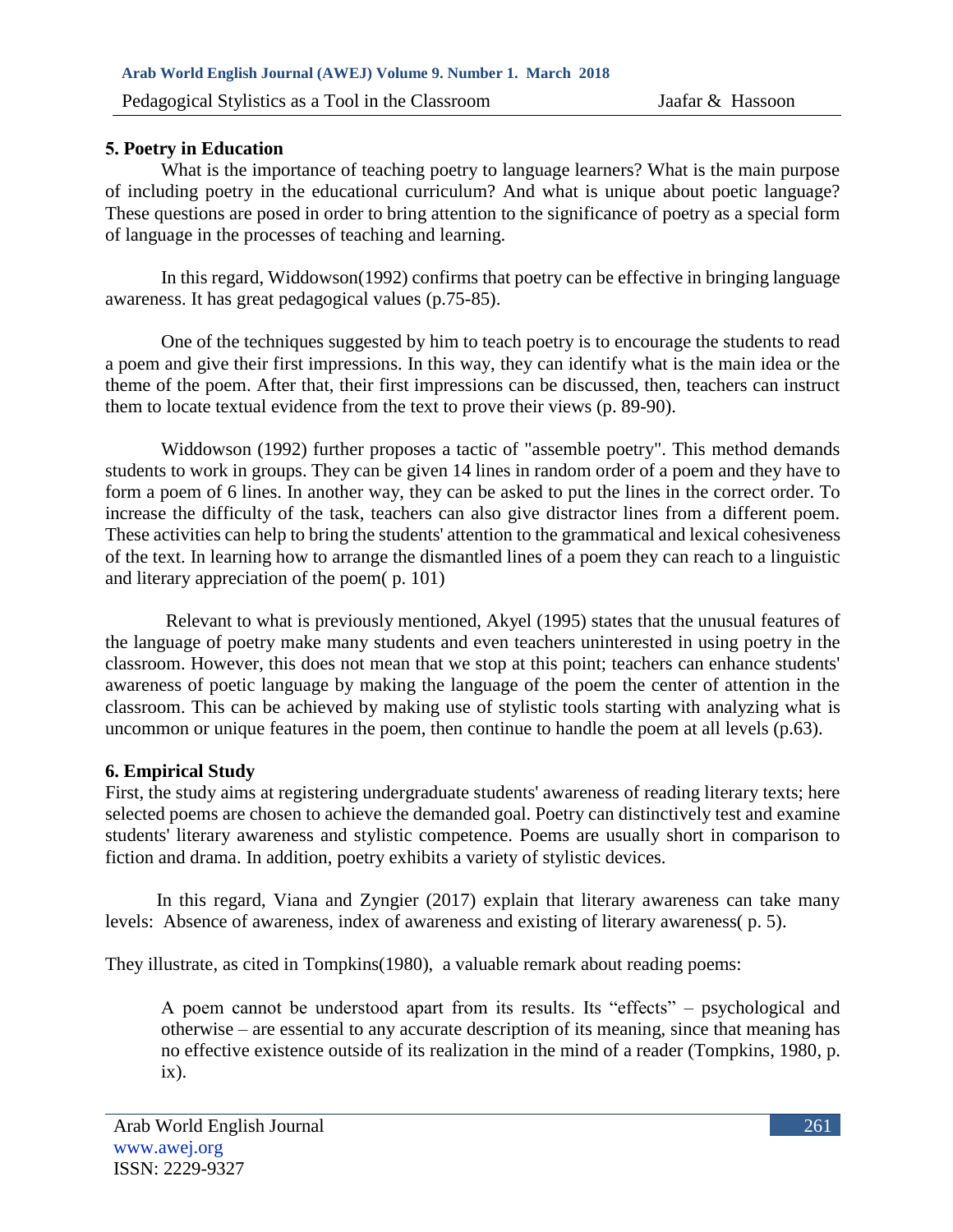# **6.1. Participants and the Procedure**

The participants are forty students from the second-year intermediate level of proficiency in the English language. In fact, there is a nuisance discrepancy in their levels. The procedure adopted by the researchers has been divided into steps:

 The first step is giving the students' a short poem and asking them to interpret and analyze it to check their literary awareness. In this way, they depend only on their background knowledge and experience. The next step is to teach them the main stylistic devices (e.g. Figures of speech, parallelism, foregrounding, deviation) in poetry and what is the role of stylistics in understanding literary works and to check to what extent they focus on the language of poetry to reach to the rightful interpretation. The last step is to distribute a questionnaire to investigate the usefulness of stylistics according to the students' points of view.

 As a matter of fact, the students at the University of Baghdad department of English do not study stylistics since it is not included in their syllabus. Thus, this study aims at applying pre-test before lecturing about the tools of stylistics. As well as a post-test which can be set after introducing the main methods and techniques of stylistics to the students.

# **6.2. Pre-test**

Forty answers are collected by the researchers for the initial examination of the ability of students to analyze and interpret selected lines from a short poem by William Wordsworth "daffodils"(see: Appendix A). It is quite obvious that the students have difficulty in reading and analyzing this poem. At the time of the test, they were perplexed. They did not know how to analyze this rather simple poem which is suitable for intermediate level students.

 The primary results of the pre-test showed that all students have no idea about what a stylistic analysis is; It has been noted that students carried a literary criticism 'as they used to do in their lectures' rather than a stylistic analysis. Some students failed completely to grasp the main idea of the poem; they did not even understand the original meaning of the poem, for example, five students thought that the poet in *line 3* talked about a crowd of people that looked like a host of flowers which is completely opposite to what the poet meant. Other students explained the literal meaning of the word; they only gave synonymies to some difficult words in the poem (see figure (1).

 Finally, no student came across the rhyme and rhythm of the poem, nor they refer to the figures of speech, linguistic features and the images used in the poem.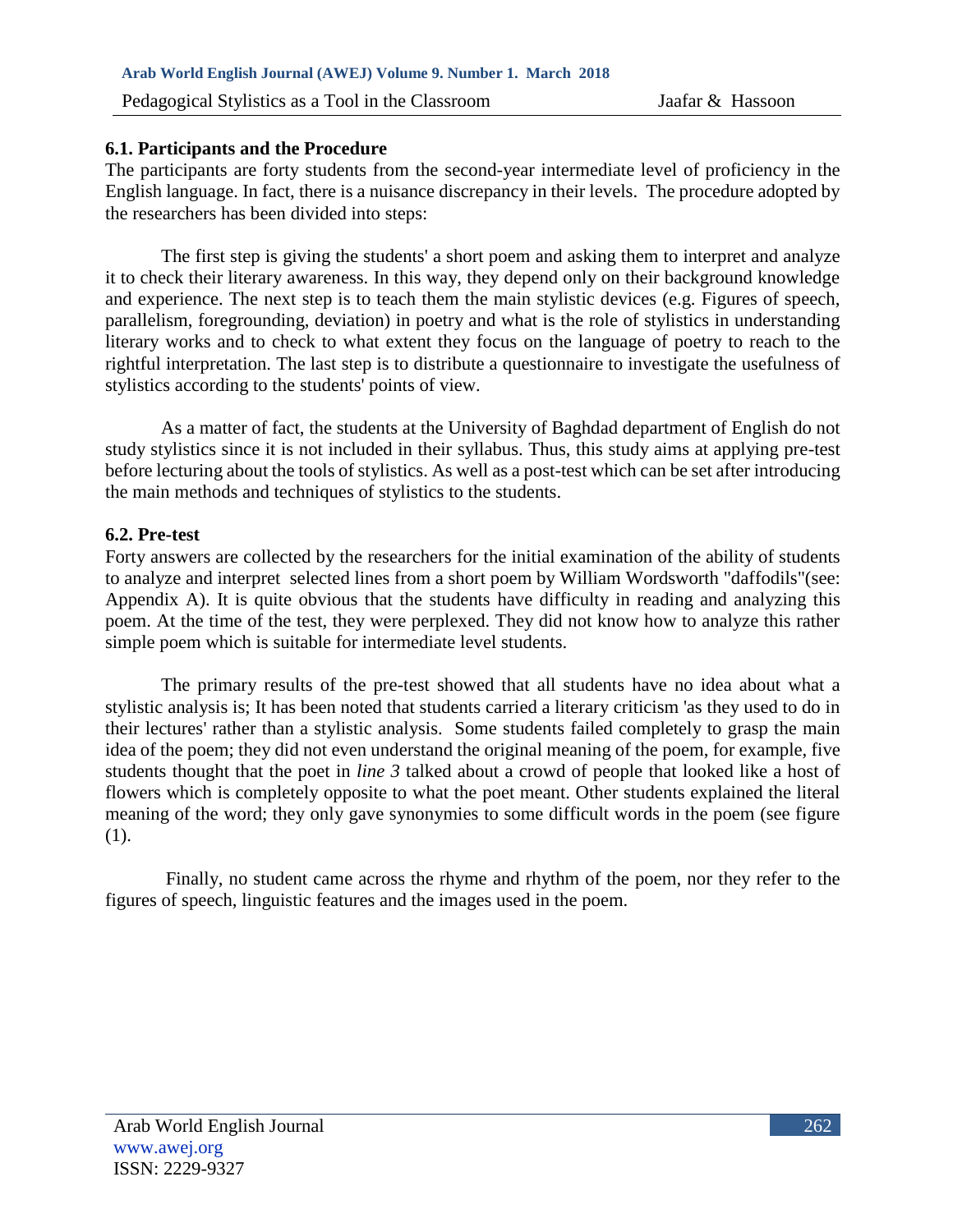#### **Arab World English Journal (AWEJ) Volume 9. Number 1. March 2018**

Pedagogical Stylistics as a Tool in the Classroom Jaafar & Hassoon

The poet starts his poem in the pronoun . I with means it's a personaly ale seri biom in this por So, he says" I wander ... " he is wanaleding or Straining abre just like a cloud in the sky, and Pleating or Atype cising on hite and vales, in the third line her said he saw a grip of people inelland. And glavest narcissus witch is excitow flower he described it's color in golen because of the beauty of it's color. He back to describe him self sitting inflant of the lack and under the shedow of the blee. In the 6 he return to people who are crowed and they are develop and claping to the sweet are breeze) and they have a glance to kim and maxing

*Figure (1)* **A Sample of The Pre-Test by One of the Students** 

# **6.3. Post-test**

Before exposing the students to the post-test. It is essential to elucidate and give them a clear idea about the nature of poetic language. Though the poems are short in comparison to the other genera, e.g. (drama, fiction) it is considered as a unique form of artistic usage of the language.

 To achieve this goal the researchers adopt Verdonk's (2013) approach which is proposed in his "poetic artifice from the poet's and the readers' perspective". In this work, he tries to analyze a poem "London" (see: Appendix B) and proposed a methodology which intends to locate five elements in the poem. These include: semantics, syntax, lexis, phonology, and graphology (p. 12.)

 In his past work, Verdonk (2002) shows exactly what these elements focus on, for example, at the graphological level, there is a focus on typographical characteristics. The phonological level refers to rhyme, meter and other figures of speech based on sounds. While the lexical level refers to vocabulary (words) and figures of speech based on meaning, such as (similes, metaphors, hyperboles etc.). The syntactic level, in short, refers to the grammatical structures (p. 58).

 Verdonk (2013) emphasizes that stylistics is an interdisciplinary field connects both linguistics and literature. In order to analyze a single poem, we must focus on form and content (linguistic features and literary features)(p.11-12).

 He further assumes by studying these levels of language" readers will be able to interpret and understand the meaning. Verdonk illustrates that poets aim at forming unconventional poetic language to attract readers' attention to the poem. They deliberately foreground the language to form what is called "poetry artifice". The reason for selecting this methodology; it is easy to be followed and quite suitable for intermediate level students (Verdonk, 2013, p.12).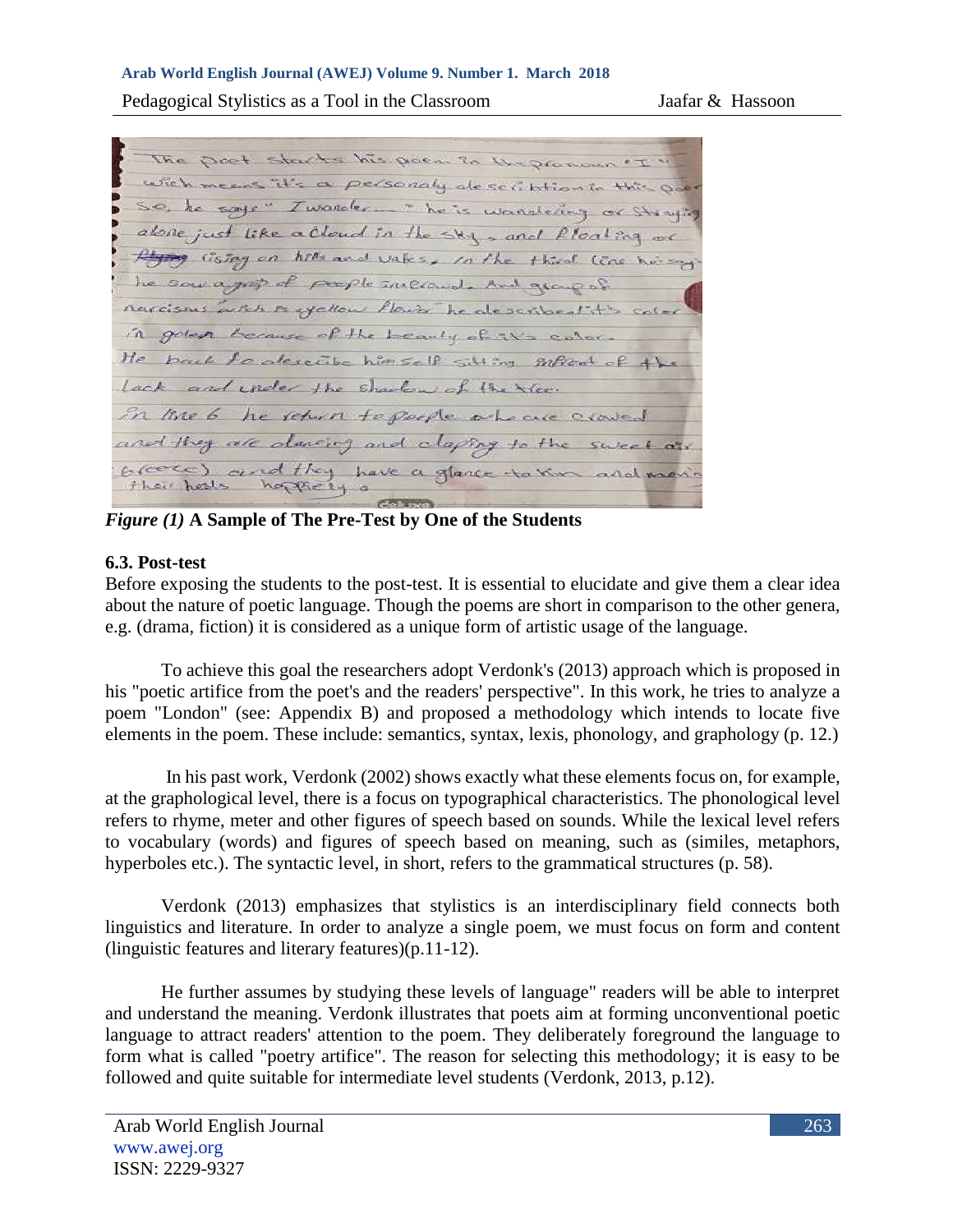It is worth noting that, students are also asked to apply the theory of foreground and pay attention to the aesthetic forms of language. Needless to say, they should not neglect their personal intuitions to interpret poetry.

As Verdonk (2013) emphasizes that:"…stylistics should never be reduced to some mechanical ticking off of the linguistic features of a text, but that, on the contrary, intuition and personal judgment (based on observable textual features) are of paramount importance" ( p. 57).

 While reviewing the students' achievements in the post-test, the researchers have noted that the students' awareness of using stylistic tools has been improved. Most students tackle the poem "London" from a stylistic viewpoint rather than a literary one as they did in the pre-test. They analyze the poem according to the levels that have been introduced to them. They concentrate on lexical, graphological, grammatical, phonological levels, detecting most unusual uses and forms of the language, most notably, the deviation at these levels.

 In addition to what has been mentioned before; more than one positive indicator have been detected in the answers of the students: first, the students' responses highly to the experiment trying to prove their ability in stylistic analysis. Second, most students concentrate on the same levels of analysis which means that they analyze the poem systematically, providing the necessary evidence from the text itself(see figure 2).

 One more point to be mentioned here is that; nearly all students didn't refer to figures of speech such as: simile, metaphor, and images, and this is very promising because the selected poem does not contain these concepts.

The poem to magnitive because the post is Paralmenters . He mentioned would like the first  $ofLf$ . We are the groundfund foret in words (Talents ).<br>Soldier's Morrigo), he use capitalized in these<br>words and this adeviation. He do this to take We have use I would logy level in words ( Haro'<br>chart'd Ford'd use of this use of ymphology wards. The phonological level the poet weit. The styme he are it is capable adad-afol-So, he are all these favore to conducts the Idea of he pour. Also all his premiulian in some first to

*Figure (2)* A Sample of One of the Students' Analysis in the Post-test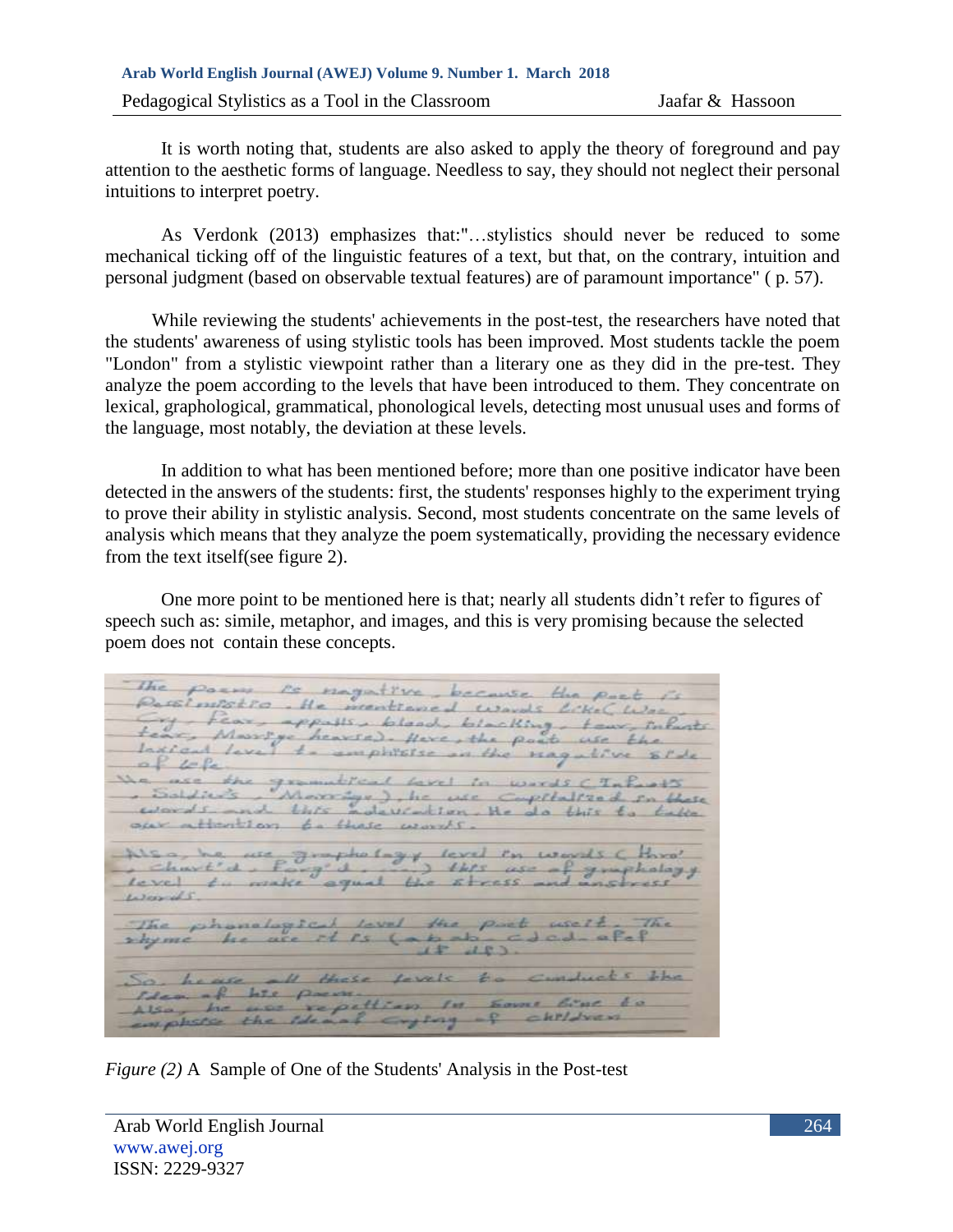Pedagogical Stylistics as a Tool in the Classroom Jaafar & Hassoon

## **7. Questionnaire**

In addition to what have been done, a questionnaire was distributed to the same forty students in order to see the impact of teaching some stylistic techniques on the way of analyzing and interpreting poetry. Results revealed that most of the students agree that pedagogical stylistics helped them to overcome problems related to meaning and enabled them to focus more on figurative language and understanding the unfamiliar combination of words by knowing the concept of foregrounding. The results also revealed that before introducing students to these concepts they depend on merely the literal meaning of words without paying attention to the poetic creativity and aesthetic elements of the language.

 The questionnaire which was distributed to the students contains the following questions about stylistics:

- i. Stylistics helps to interpret and analyze poems.
- ii. Stylistics is difficult and misleading, it does not help to analyze poems.
- iii. It makes no difference.

| Table 1. The Results of the Questionnan c. |                                           |               |
|--------------------------------------------|-------------------------------------------|---------------|
| <b>Questions</b>                           | <b>Percentage of 40 Students' Choices</b> |               |
|                                            | <b>Number</b>                             | $\frac{0}{0}$ |
| Stylistics helps to interpret and          | 37                                        | %92,5         |
| analyze poems.                             |                                           |               |
| Stylistics is difficult and misleading,    |                                           | $\%0$         |
| it does not help to analyze poems.         |                                           |               |
| It makes no difference.                    |                                           | $\%7,5$       |

**Table 1.** *The Results of the Questionnaire.*

# **8. Conclusions**

 This study introduced the techniques of pedagogical stylistics to the students and proved to be of a noticeable importance in terms of bringing the students' attention to crucial elements of the literary language especially poetry. Based on the results collected from pre-test and post-test, it is quite obvious that students' analyses contain aspects of both aesthetic language and their literary intuition. Finally, most of the students agreed that stylistics is helpful in studying literature. Pedagogical stylistics enabled the students to analyze poems in a systematic way based on textual evidences.

# **9. Recommendations**

According to the obtained results, the following points are recommended:

1-Teachers of literature are encouraged to use stylistic techniques in teaching literary works. English language and literature teachers are invited to work together to help students to reach a better comprehension of the literary language.

2- There is also an invitation for the syllabus developers and the minister of higher education to incorporate stylistics as one of the subjects in undergraduate studies.

3- For researchers to conduct a similar research on other genres such as short stories.

4- Arranging workshops to train both linguistics and literature teachers and expose them to the major concepts of stylistics.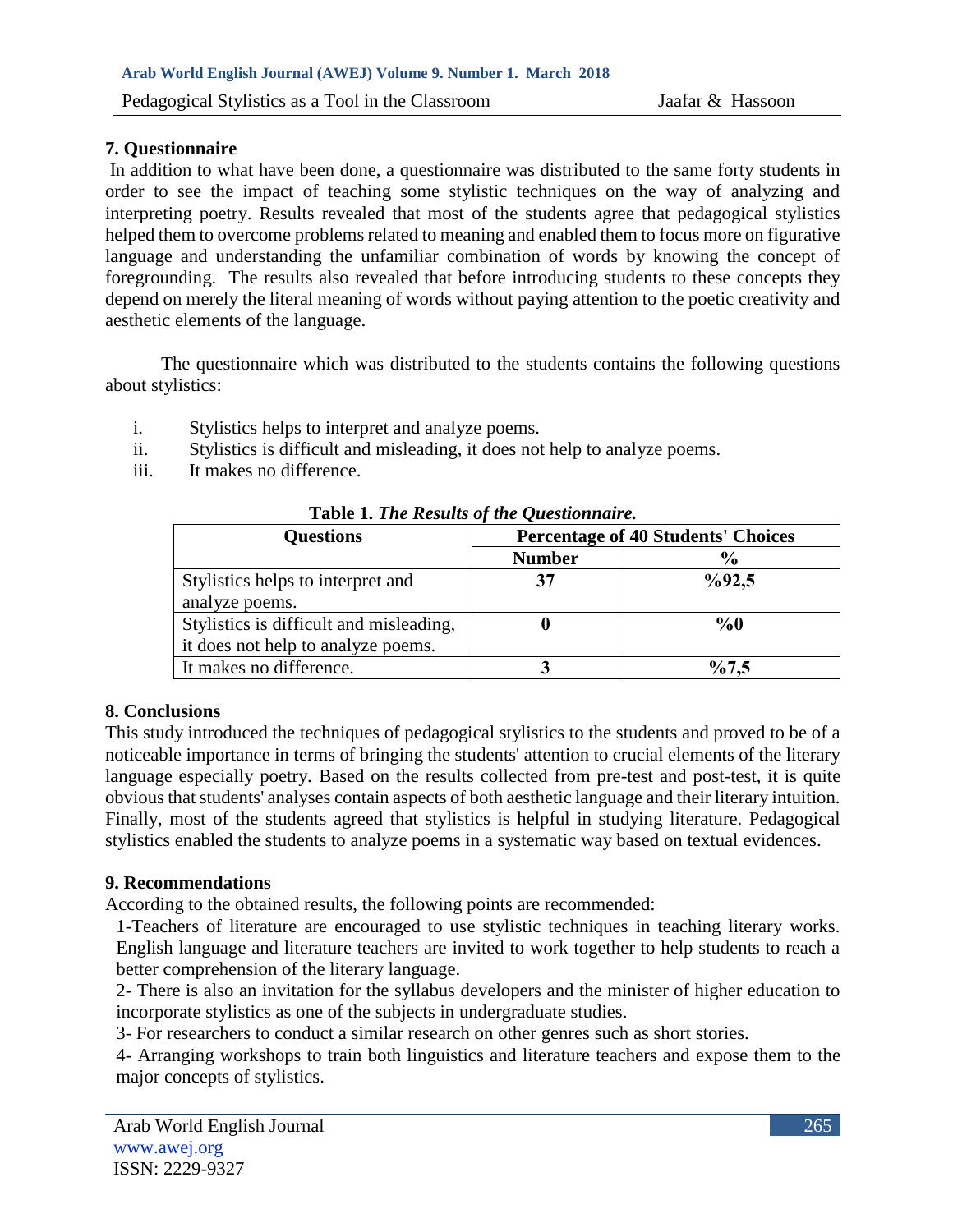5.Another research can be conducted for the fourth year Iraqi students as part of their teaching practice to examine their ability in teaching poems stylistically. Also, to train them how to teach poems to students using pedagogical stylistics.

#### **About the Authors**

**Eman Adil Jaafar** is a senior instructor of linguistics at the Department of English/ College of Education for Women / University of Baghdad. Her major research interests include stylistics, corpus and cognitive stylistics and applied linguistics.

**Fatimah Khudair Hassoon** is a senior lecturer of linguistics at the Department of English/ College of Education for Women / University of Baghdad. Her research interests include stylistics, and applied linguistics.

#### **References**

- Akyel, A. (1995). Stylistic Analysis of Poetry: A Perspective From an Initial Training Course in TEFL. *TESL Canada Journal*, *13*(1), 63-73.
- Carter, R. (2010). Issues in Pedagogical Stylistics: A Coda. *Language and Literature*, *19*(1), 115- 122. DOI: 10.1177/0963947009356715
- Clark, U. & Zyngier, S. (1998) 'Women Beware Women: Detective Fiction and Critical Discourse Stylistics', *Language and Literature,* London, Sage Volume 7: p.141-158
- Clark, U. (2007). Discourse Stylistics and Detective Fiction: A Case Study. In Watson& [Zyngier\(](http://en.bookfi.net/g/%20Sonia%20Zyngier)Eds.).*Literature and stylistics for language learners* (pp. 60-75). Palgrave Macmillan UK.
- Gavins, J., & Hodson, J. (2007). When the Students Become the Teachers: A Practical Pedagogy. In Watson, G., and Zyngier, S. (Eds) *Literature and Stylistics for Language Learners* (pp. 27-36). Palgrave Macmillan U
- Hall, G. (2007). *Stylistics in Second Language Context*. *Literature and Stylistics for Language Learners: Theory and practice.* London: Palgrave Macmillan.
- Hall, G. (2014). *Pedagogical Stylistics*. In Bruke. M. *The Routledge Handbook of Stylistics*(pp. 239-252). Abingdon: Routledge.
- I Wandered Lonely as a cloud (n.d) Retrieved from https://www.cummingsstudyguides.net/Guides3/IWandered.html
- Leech, G.(1969) .A *Linguistic Guide to English Poetry*, London: Longman.
- Short, M. (1996) *Exploring the Language of Poems, Plays, and Prose.* London: Addison Wesley Longman Ltd
- Verdonk, P. (2002). *Stylistics*. Oxford: Oxford University Press.
- Verdonk, P. (2013). *The Stylistics of Poetry: Context, Cognition, Discourse, History*. A&C Black.
- Viana, V., & Zyngier, S. (2017). Exploring New Territories in Pedagogical Stylistics: An Investigation of High-School EFL Students' Assessments. *Language and Literature*, *26*(4), 300-322. Accepted for publication in *Language and Literature* published by SAGE
- Watson, G. and Zyngier, S. (Eds) (2006) *Literature and Stylistics for Language learners: Theory and practice.* Basingstoke: Palgrave Macmillan.
- Widdowson, H.G. (1975) *Stylistics and the Teaching of Literature*. Harlow: Longman.